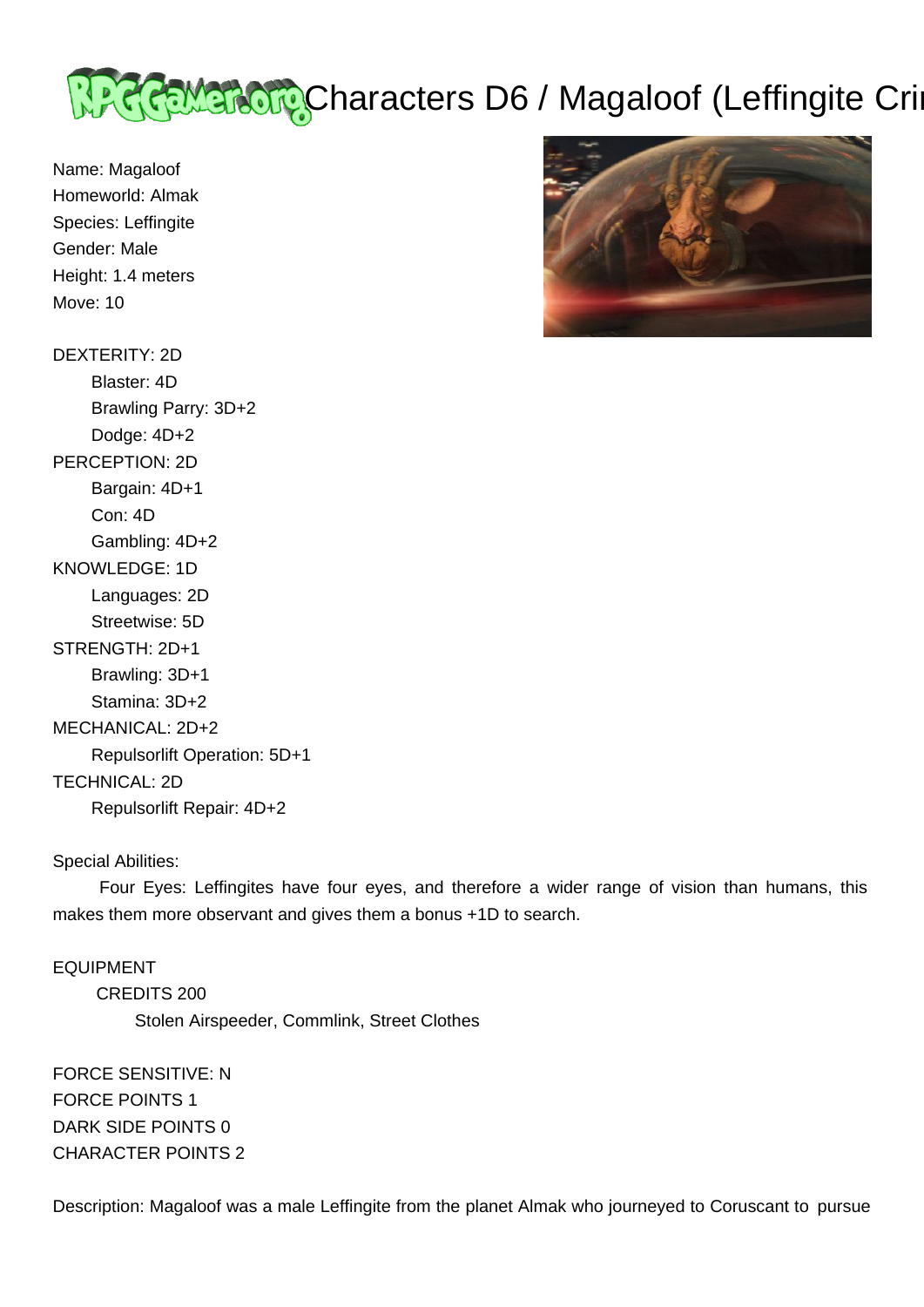a career in the line of theft. Stealing an airspeeder to get his break, he soon joined the gang of crime lord Hat Lo. While in Lo's company, however, he sought to fall in with more significant syndicates, such as Black Sun, or the Baath brothers. In time, he entered into what he thought was a partnership with the con man Achk Med-Beq. Together, they participated in several successful heists. However, Med-Beq and his partner Dannl Faytonni set up Magaloof while the Leffingite robbed a CoCo Town jewelry store of its flame gems.

Magaloof was conned out of his take on the job, and became disillusioned as a result. He went to jail for the offense, and thought upon his folly. After completing his three-year sentence, he returned to Almak to rethink his life. Magaloof had been eager to rise in the ranks of the underworld, and certainly hoped to make his mark amongst the criminals of the galaxy. He was ignorant of Med-Beq's con, and thought of him as a mentor, but, in retrospect, was disgusted by what had transpired, and had no qualms about dropping his intended lifestyle in favor of a more honest living.

## **Biography**

## Early life and working for Hat Lo

A male Leffingite, Magaloof was raised on the homeworld of his species, Almak. At some stage, he journeyed to the galactic capital Coruscant, where he hoped to pursue a criminal career. Magaloof made his start by stealing an airspeeder, although this first theft nearly went awry when the droid ASN-121, with the Jedi Knight Obi-Wan Kenobi in tow, shot past in close proximity. Offering only a loudly uttered desire for edification, Magaloof emerged unscathed, but shaken. He offered the speeder to an associate of Hat Lo, a local crime boss, who in turn offered him a position in his gang. But Magaloof sought to reach loftier heights, seeking positions in better known syndicates, such as that of the Baath brothers, or even Black Sun, an organization that spanned the known galaxy.

## Partnership with Achk Med-Beq

Soon enough, Magaloof found himself in partnership with Achk Med-Beq, a Coruscanti con man. Eventually, due to his greater experience, Med-Beq became a mentor to Magaloof, teaching him the ways of the industry. The partnership proved to be successful, and a variety of heists were pulled off without a hitch. However, Med-Beq saw an opportunity to set Magaloof up, and took it. Convincing the young Leffingite to burgle a CoCo Town jewelry store and steal some precious flame gems, Med-Beq enlisted his friend, Dannl Faytonni, to masquerade as a Republic Security Force officer and confiscate Magaloof's flame gems following the robbery. Sure enough, Magaloof was "arrested" but let off with a "strong warning."

Seeking to tell Med-Beq of the botched operation, Magaloof failed to find his mentor, and soon after, was arrested by the legitimate authorities for the robbery. Protesting his arrest, Magaloof informed the RSF officers that he had already been apprehended on the same charge, and that the missing flame gems had already been retrieved. The Leffingite was told that there was no "Lieutenant Faytonni" in the RSF ranks, and was sentenced to three years in the Moderate Security Ward of the CoCo Penitentiary.

#### Redeemed

Over the three years of his sentence, Magaloof pondered his situation, and came to the realization that Med-Beq had been setting him up from the very start. Disenchanted with the idea of being a criminal, and